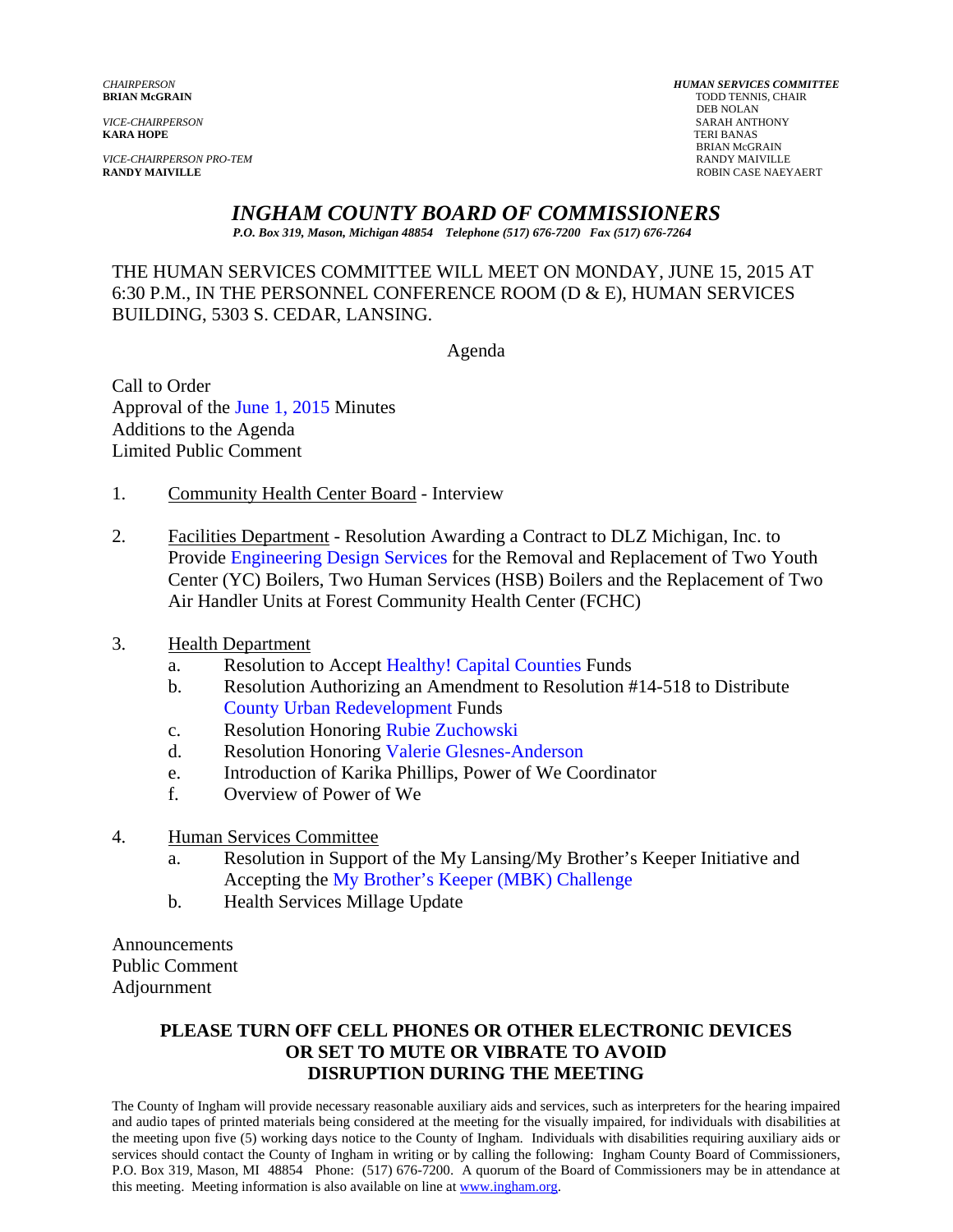#### HUMAN SERVICES COMMITTEE June 1, 2015 Draft – Minutes

<span id="page-1-0"></span>

| <b>Members Present:</b> | Tennis, Nolan, Anthony, Banas, Maiville, McGrain, and Naeyaert                                                                                                              |
|-------------------------|-----------------------------------------------------------------------------------------------------------------------------------------------------------------------------|
| Members Absent:         | <b>None</b>                                                                                                                                                                 |
| <b>Others Present:</b>  | Comm. Bahar-Cook, Tim Dolehanty, Jared Cypher, Linda Vail, Debbie<br>Edokpolo, Robin Reynolds, Brian Coté, Ericanne Spence, Sam Davis,<br>Curt Smith, Ryan Buck, and others |

The meeting was called to order by Chairperson Tennis at 6:31 p.m.in the Personnel Conference Room "D&E" of the Human Services Building, 5303 S. Cedar Street, Lansing, Michigan.

#### Approval of the May 18, 2015 Minutes

MOVED BY COMM. MAIVILLE, SUPPORTED BY COMM. ANTHONY, TO APPROVE THE MINUTES OF THE MAY 18, 2015 MEETING.

## THE MOTION CARRIED UNANIMOUSLY.

Additions to the Agenda

No additions to the agenda.

#### Substitute -

- 3. Health Department
	- c. Resolution to Accept Funding from the W. K. Kellogg Foundation, Funding From Michigan Association Of United Ways, and to Act as the Fiduciary/Payee for the Wayne Children's Healthcare Access Program

## Limited Public Comment

None.

## MOVED BY COMM. MAIVILLE, SUPPORTED BY COMM. MCGRAIN, TO ADOPT A CONSENT AGENDA OF THE FOLLOWING ACTION ITEMS:

- 2. Facilities Department Resolution Awarding a Contract to Pavement Consultants, Inc. to Provide Professional Asphalt Consulting and Project Management Services for the Parking Lot Replacement at Forest Community Health Center
- 3. Health Department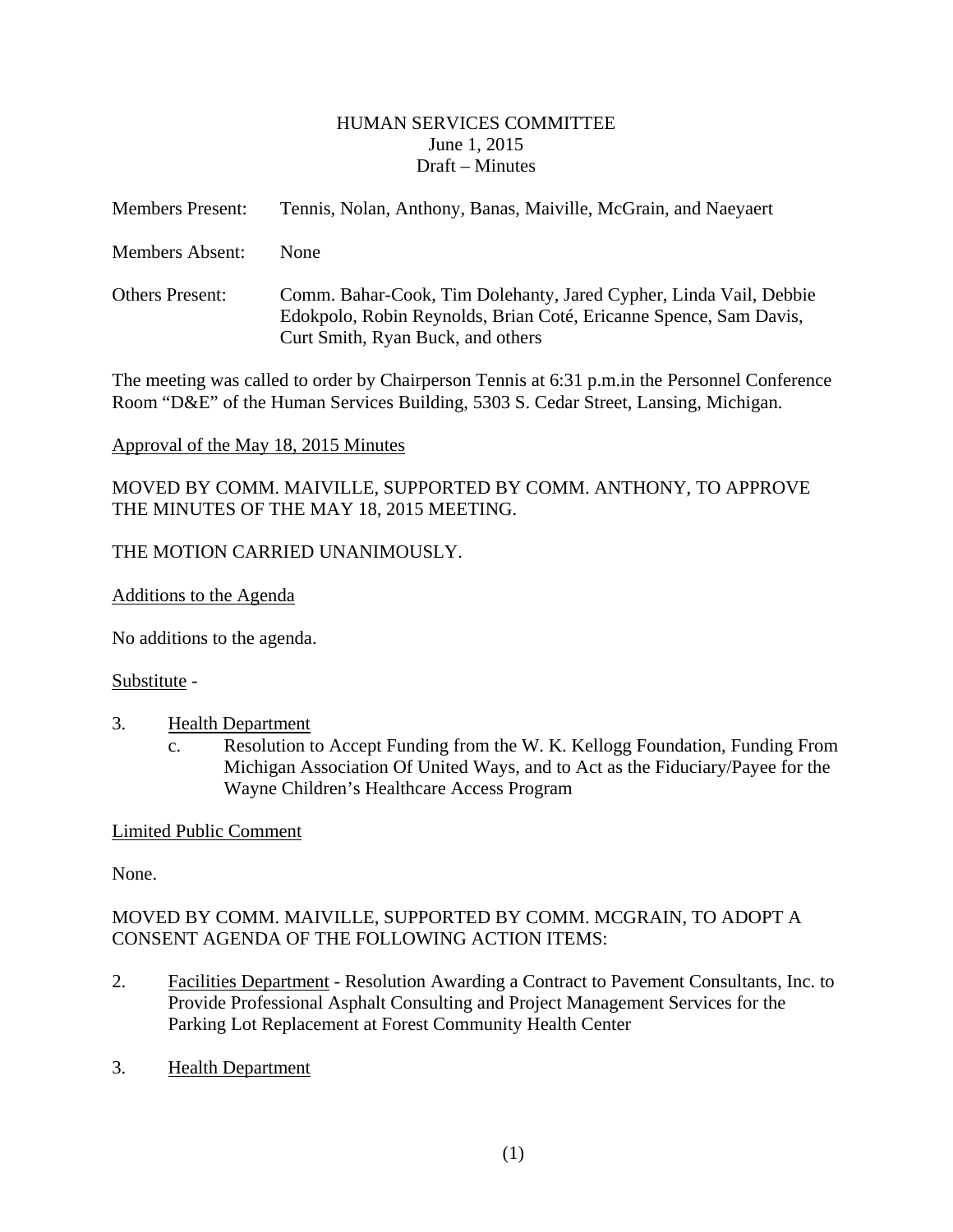- a. Resolution to Renew the Agreement with Cross Country Staffing, Inc. for Per Diem Professional Staffing for Medication Passing Services at the Ingham County Jail
- b. Resolution to Authorize Subcontract Agreements with the Greater Lansing African American Health Institute, the South Side Community Coalition, and Shirley Carter
- d. Resolution to Authorize a Subcontract with Metropolitan Organizing Strategy Enabling Strength (MOSES) for Attendance at their Summit on Race and Power

THE MOTION CARRIED UNANIMOUSLY.

THE MOTION TO APPROVE THE ITEMS ON THE CONSENT AGENDA CARRIED UNANIMOUSLY.

- 3. Health Department
	- c. Resolution to Accept Funding from the W. K. Kellogg Foundation, Funding From Michigan Association Of United Ways, and to Act as the Fiduciary/Payee for the Wayne Children's Healthcare Access Program

MOVED BY COMM. MCGRAIN, SUPPORTED B Y COMM. MAIVILLE, TO APPROVE THE RESOLUTION TO ACCEPT FUNDING FROM THE W. K. KELLOGG FOUNDATION, FUNDING FROM MICHIGAN ASSOCIATION OF UNITED WAYS, AND TO ACT AS THE FIDUCIARY/PAYEE FOR THE WAYNE CHILDREN'S HEALTHCARE ACCESS PROGRAM.

Commissioner Anthony asked why the County was serving as a fiduciary and whether the County charged an administrative fee.

Linda Vail, Health Officer, stated that Wayne Children's Healthcare Access Program was not able to perform the functions. She further stated that the Michigan Department of Health and Human Services approached the Health Department in regards to the services contemplated by this resolution. Ms. Vail stated that the Health Department would be able to charge an administrative fee.

Commissioner Anthony asked whether this would result in a long-term relationship.

Ms. Vail answered that she did not know. She stated that they would charge an administrative fee of about 7%, which was calculated from the estimated costs that would be incurred.

## THE MOTION CARRIED UNANIMOUSLY.

1. Discussion Item: Health Services Millage Proposals a. Ingham County Sheriff's Office

Major Sam Davis, Jail Administrator, and Ericanne Spence, Community Mental Health Authority of Clinton, Eaton, and Ingham Counties (CMH) addressed the Committee.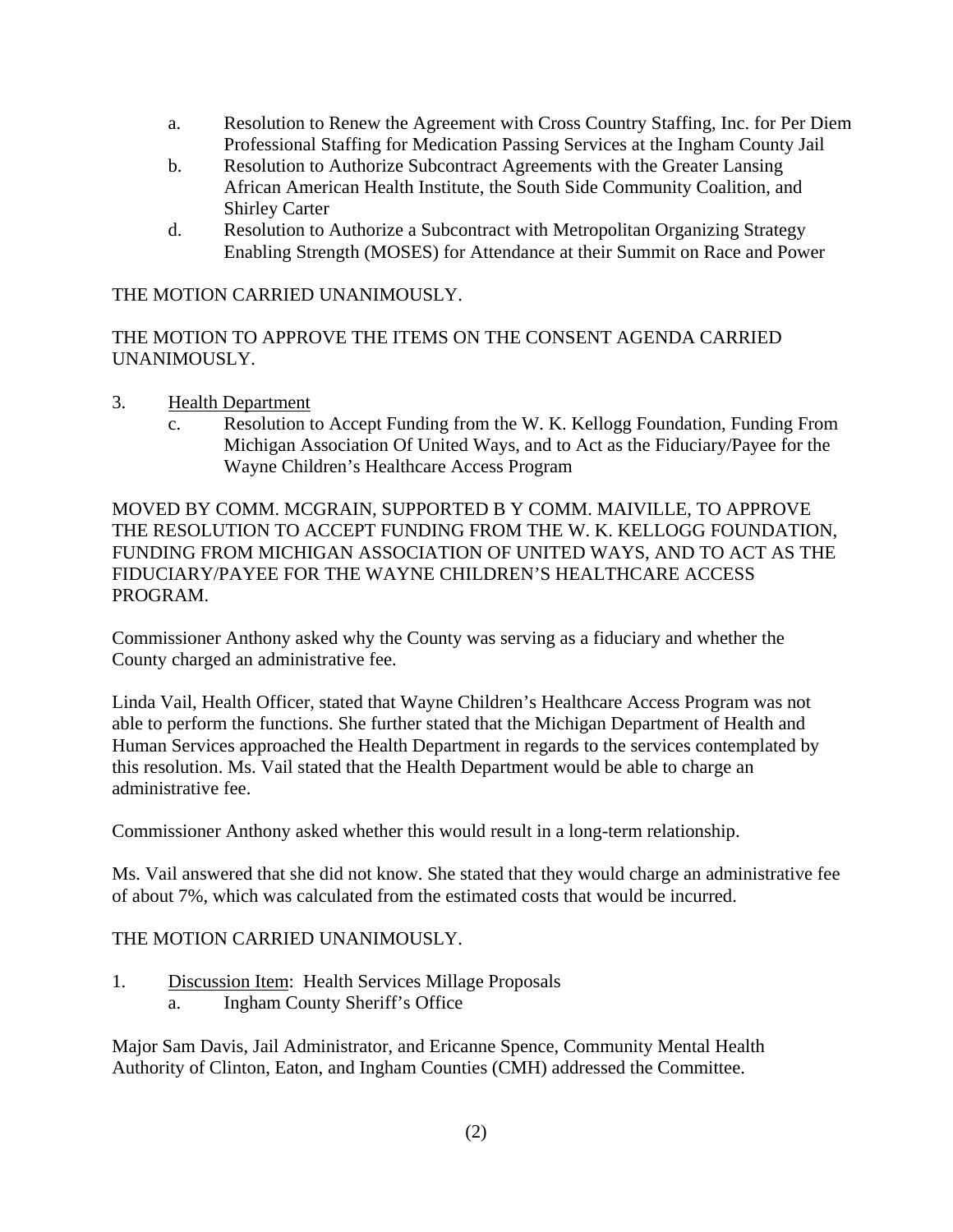Major Davis stated that there was a lack of services available for inmates on the weekend. He further stated that holiday weekends exacerbated the problem. Major Davis stated that CMH had an agreement with the Lansing Police Department. He provided an overview of the CMH/Lansing Police arrangement.

Major Davis stated that he was seeking to craft a similar agreement between CMH and the Sheriff's Office.

Ms. Spence provided an overview of the CMH/Lansing Police arrangement and how such an arrangement could be adapted for the Jail.

Major Davis stated that he did not want Sheriff's Office employees to fill the role of mental health counselors. He provided an overview of the current procedures for suicidal inmates. Major Davis stated that this would be an on-call arrangement if the Board of Commissioners approved some type of framework.

Commissioner Naeyaert asked whether these types of services were available in the past.

Ms. Spence stated that there had never been such an arrangement.

Commissioner Banas stated that she had the opportunity to tour the Jail on a Friday afternoon. She asked what the arrangements were during the week.

Ms. Spence stated that 1.5 mental health therapists were assigned to the Jail during the week. She further stated that there had been an increase in need in the past three years.

Commissioner Banas stated that this issue was about both the inmates and employees.

Major Davis stated that the inmate population swells during the weekends.

Commissioner Banas asked for more information about how Jail employees were trained to address these types of situations when they would occur.

Major Davis stated that CMH had provided training in the past. He provided an overview of the procedures that they had utilized in the past to address situations where inmates had stated that they were suicidal.

Commissioner McGrain asked whether the Health Services Millage would be the proper funding source.

Ms. Spence stated that this would not be included in the part of the millage funding already allocated to the CMH.

Jared Cypher, Deputy Controller, stated that this originally was received as a millage proposal. He further stated that the budget now included a general appropriation line item of which the Board of Commissioners could choose to fund.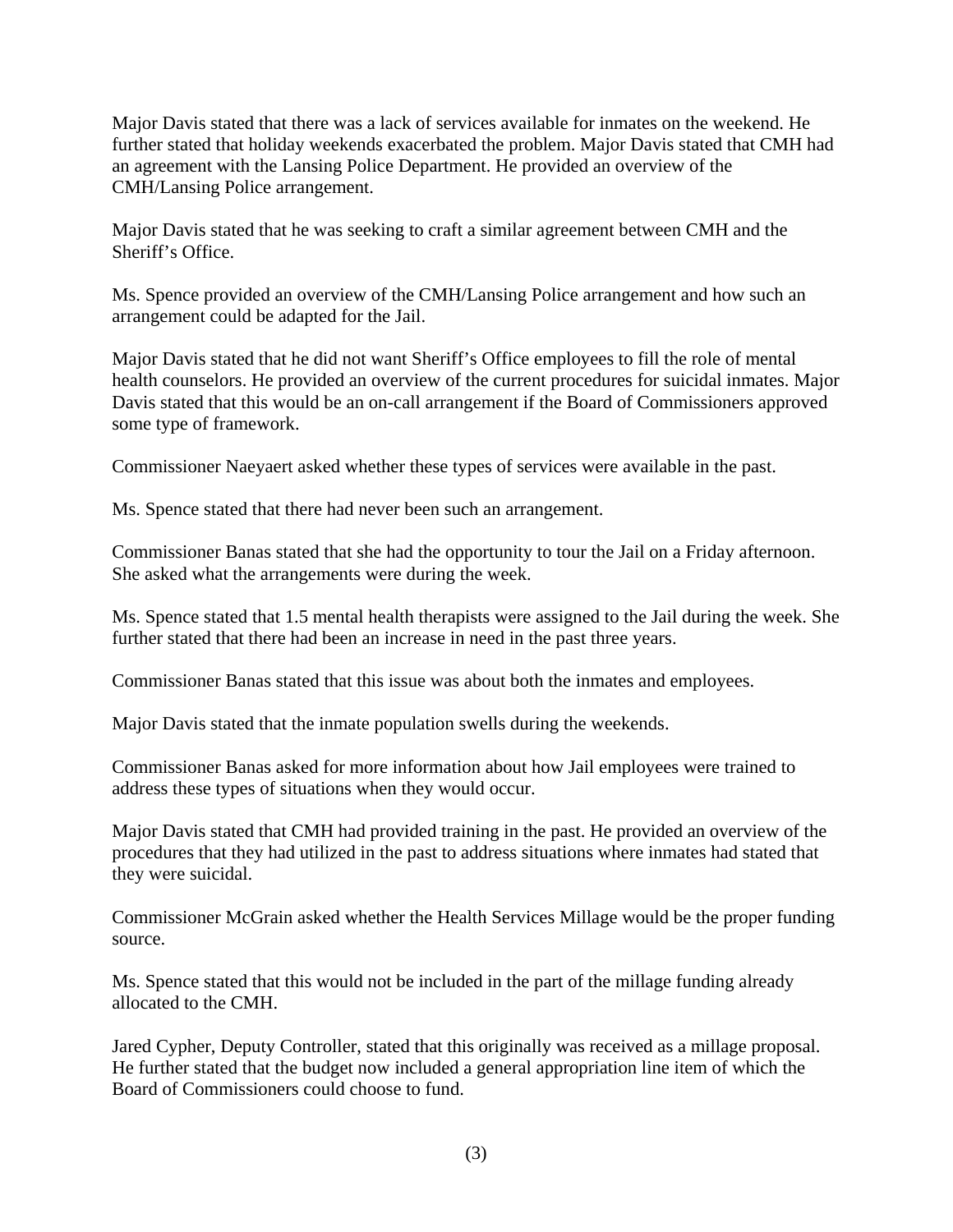Chairperson Tennis stated he was not sure whether millage funds could be utilized for this type of arrangement.

Mr. Cypher stated that the County Attorney stated that millage funds could be used for inmates that were determined to meet the millage funding criteria.

Discussion.

Commissioner Bahar-Cook asked what the extra cost would be.

Ms. Spence stated that the cost would be up to \$30,000 annually. She further stated that they would not be able to predict the need for services.

Commissioner Banas stated that she was supportive of this effort.

Chairperson Tennis stated that this issue could be addressed during the budget process.

#### 4. Health Services Millage Plan *(No Materials)*

Tim Dolehanty, Controller/Administrator, stated that at the last Board Leadership meeting, staff was directed to come up with a plan for the millage to be presented to this Committee. He introduced Brian Coté, 44 North CEO/Benefits Consultant, to the Committee.

Mr. Coté stated that he was here to present options to the Committee based on the goals of the Board of Commissioners.

Chairperson Tennis asked when 44 North began administering the County health benefits programs.

Mr. Coté stated that administration began January 1, 2015.

Commissioner Anthony asked whether any customer satisfaction surveys had been performed.

Mr. Coté stated that none were performed formally, however he continued to informally ask employees and administrators. He further stated that he had received positive responses. Mr. Coté provided an analysis of the County health benefits in the context of the larger health system.

Mr. Coté provided a historical background on the millage as he understood it. He stated that the Affordable Care Act (ACA) asked voters to reassess whether the millage was needed or not, and if it were needed, where it could be most beneficial to residents.

There was a discussion about the relationship between the Ingham Health Plan (IHP) and the millage.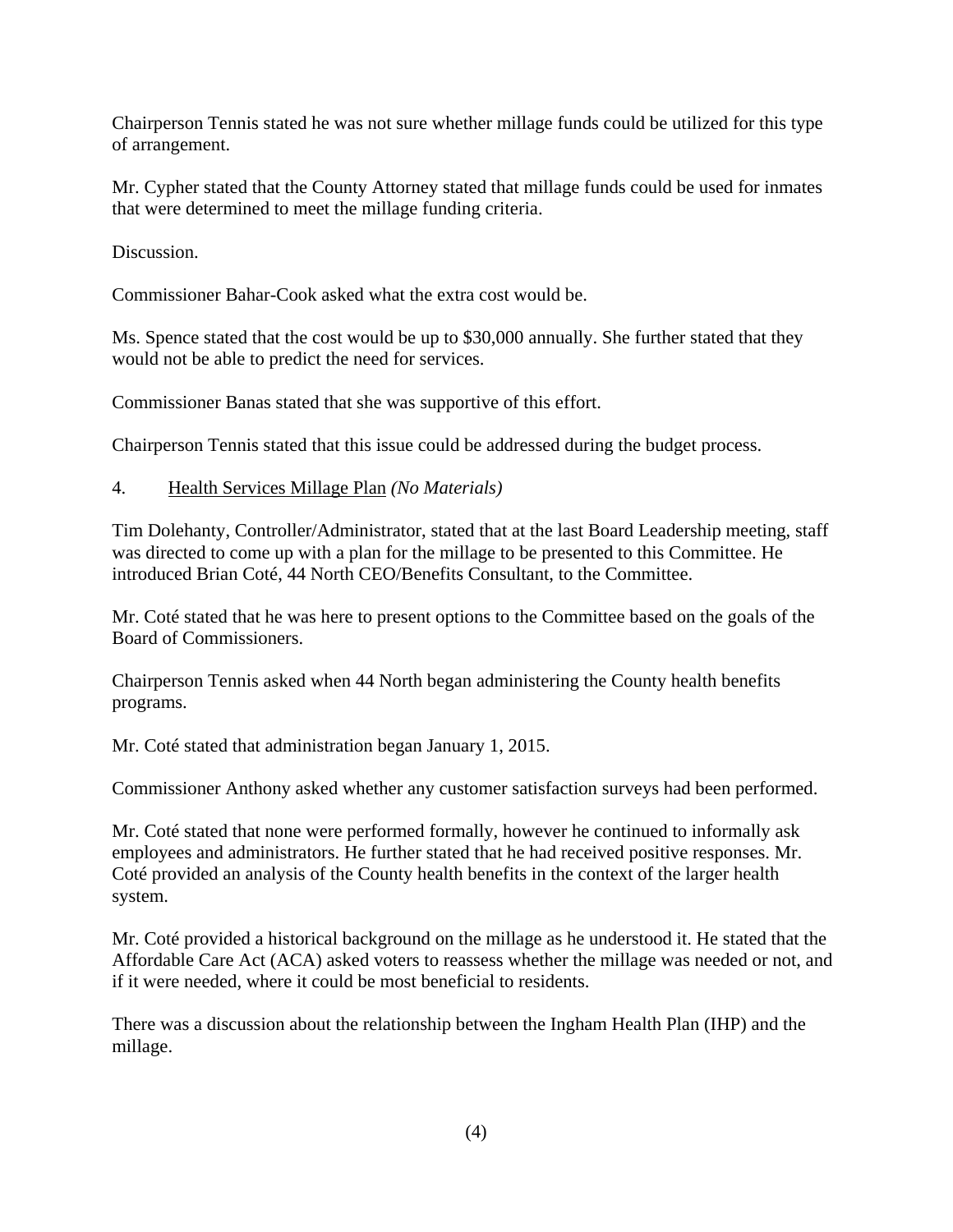Mr. Coté stated that the bulk of claims were for emergency room visits. He further stated that 70% of emergency room visits were not for emergency health needs. Mr. Coté stated that emergency room visits were very expensive.

Mr. Coté provided background on "bridge coverage."

Mr. Coté stated that it was very difficult to get ACA coverage outside of the open enrollment period. He further stated that many who could enroll need assistance in enrolling.

Mr. Coté stated that the majority of services were rendered by Care Free Medical, Cristo Rey Community Center, and the Health Department.

Mr. Coté provided background on "accountability metrics" to the Committee as a conduit toward a solution.

Discussion.

Commissioner Nolan asked whether it was their intent to take the people who did not have coverage and put them onto a newly constructed insurance plan that was ACA-compliant.

Mr. Dolehanty answered yes. He stated that this would be an option developed for the Board of Commissioners consideration and approval. Mr. Dolehanty stated that Mr. Coté's product would be ACA-certified.

Discussion.

Ms. Vail stated that the issue was more complicated than was previously alluded to. She provided a breakdown of the various insured and noninsured groups.

Commissioner Nolan asked how the transition would occur.

Mr. Coté stated that it would involve community outreach and contacting each individual to get them on board.

Chairperson Tennis stated that before the ACA kicked in, IHP had 13,000 members. He further stated that IHP had made an extensive effort to get those who qualified for an ACA-compliant product signed up.

Chairperson Tennis asked if the millage funds would be used to pay the insurance subsidy costs to remove that deterrent to people purchasing their own ACA-compliant product.

Discussion.

Commissioner Bahar-Cook asked if this product would be a service in addition to IHP or a replacement for IHP.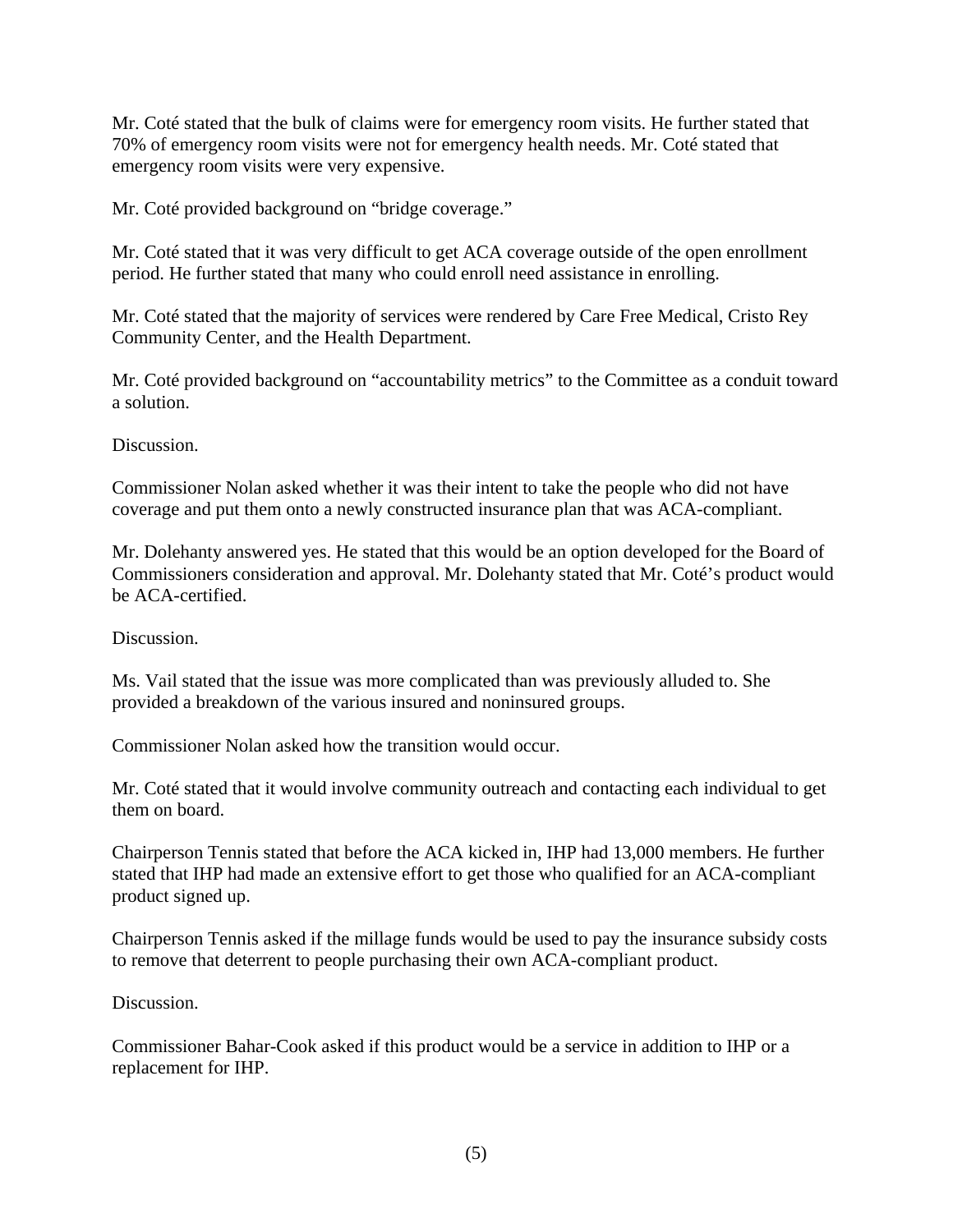Mr. Coté stated that it would be up to the Board of Commissioners to make this decision.

Commissioner Naeyaert stated that there appeared to be large administrative costs to run the IHP. She asked if administrative costs would be less if we moved forward with this type of project.

Mr. Dolehanty stated that he was confident that administrative costs would be less.

Commissioner Anthony stated the target populations were hard to reach. She asked how this proposal would be different in regards to outreach.

Mr. Coté stated that this would be a work in progress because there were many unknowns. He further stated that one option was to begin by looking for individuals and populations at the three big service providers.

Mr. Cypher stated that an option could be to spread the word through community agencies that these populations were already utilizing.

Discussion.

Mr. Coté stated that much of this project would be reactive at first.

Commissioner Banas stated that she wanted these populations to have better care. She asked how this message would be transmitted to these populations. Commissioner Banas stated that she wanted to see communication on the "medical home" model as well. She provided background on the medical home model.

Mr. Coté stated that there was no perfect way. He provided a few options, including engaging community agencies, creating a "24/7" helpline, among others.

Commissioner McGrain stated that this conversation appeared to circle around whether the County wanted to make sure these populations received ACA-compliant coverage, and for what cost.

Commissioner Nolan stated that we had to get through the *King v Burwell* case first.

Ms. Vail stated that many people were part of the Medicaid program, so any impact from *King v Burwell* would be lessened. She further stated that she could make data by zip code available to the Committee if they would like. Ms. Vail provided background on the *King v Burwell* case.

Commissioner Nolan asked how we could implement this project if the *King v Burwell* decision allowed the Michigan exchange to continue as is.

Mr. Coté stated competition may be good in this situation.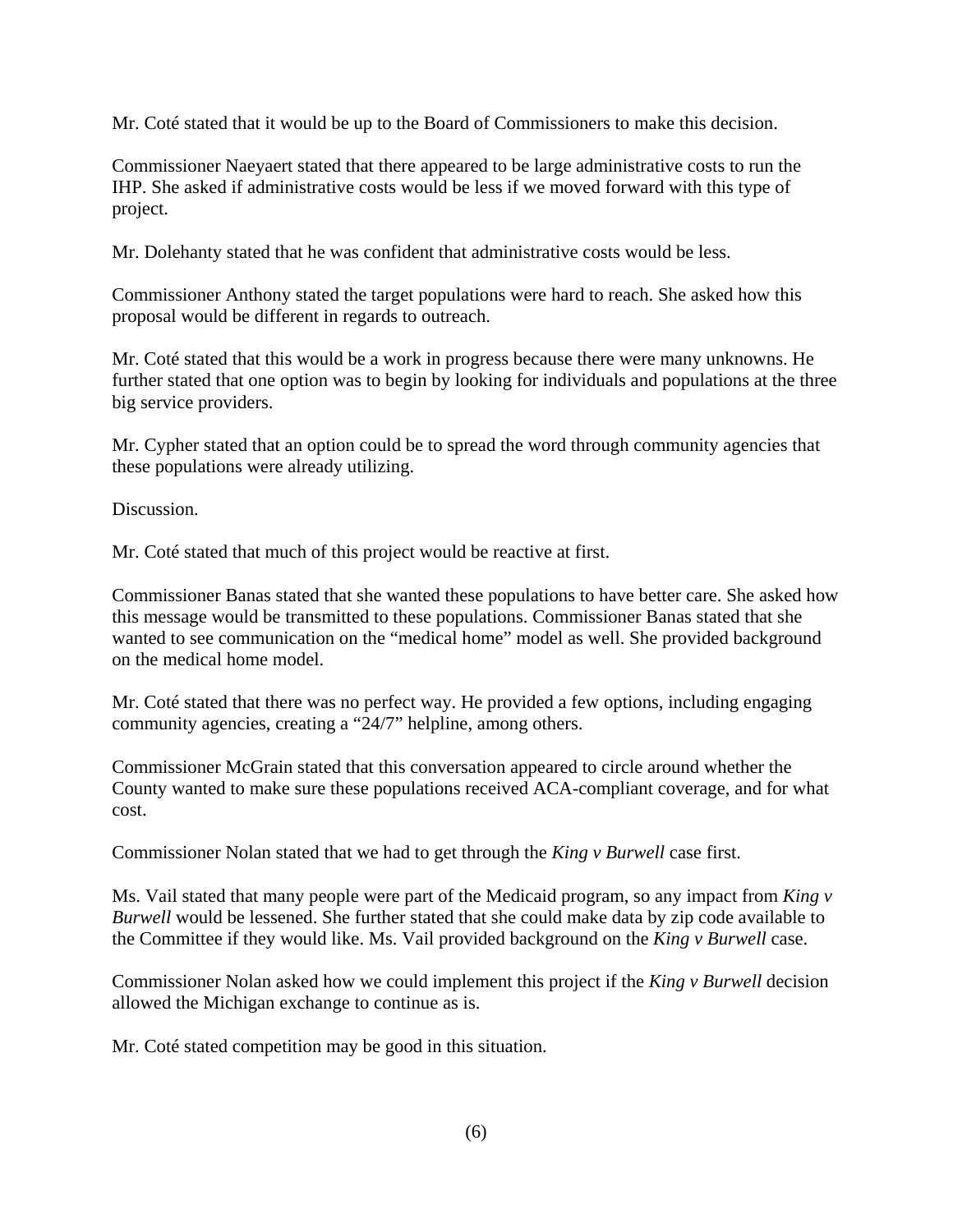Mr. Dolehanty stated that a contract would be developed by this Committee that would outline the process. He further stated that there were big issues that needed to be addressed, such as subsidy limits, whether Teledoc would be included, among others. Mr. Dolehanty stated that Mr. Coté could return to the Board of Commissioners on a continuing basis.

Commissioner Naeyaert stated that this project appeared to be rather comprehensive and would provide more options to residents. She further stated that she represented a rural district and there should be outreach to the rural populations as well.

Commissioner Bahar-Cook stated that County had a 23% Black population and 7% population of other minorities, however 44 North's staff had very little minority participation.

Mr. Coté stated that was not because his company excluded anyone. He further stated that they would like to open a small office in the area.

Discussion.

Ms. Vail stated that we tended to oversimplify the groups that were left, which was something that all partners needed to fully understand.

Ms. Vail stated that there needed to be a discussion about whether this project would be an insurance benefit or a defined benefit, which was not insurance. She further stated that IHP could no longer benefit from the disproportionate share hospital (DSH) payments. Ms. Vail stated that she would like to discuss this project and issues with Mr. Coté further.

Discussion.

Commissioner McGrain stated that the IHP administrative costs were high. He further stated that perhaps different products would see lower administrative costs.

#### Announcements

None.

## Public Comment

Robin Reynolds, IHP CEO, addressed the Committee. She stated there were a lot of discrepancies in what the Committee had heard this evening. She stated that IHP did need to evolve, however it could evolve. Ms. Reynolds stated that the IHP currently offered all the products contemplated here today. She further stated they did not have a 50% administrative overhead cost. Ms. Reynolds stated that she would like it that their costs be compared with any new plan that would be proposed. She further stated that she would like the opportunity to answer many of the questions that the commissioners had. Ms. Reynolds stated that she had not been given the opportunity to address the commissioners.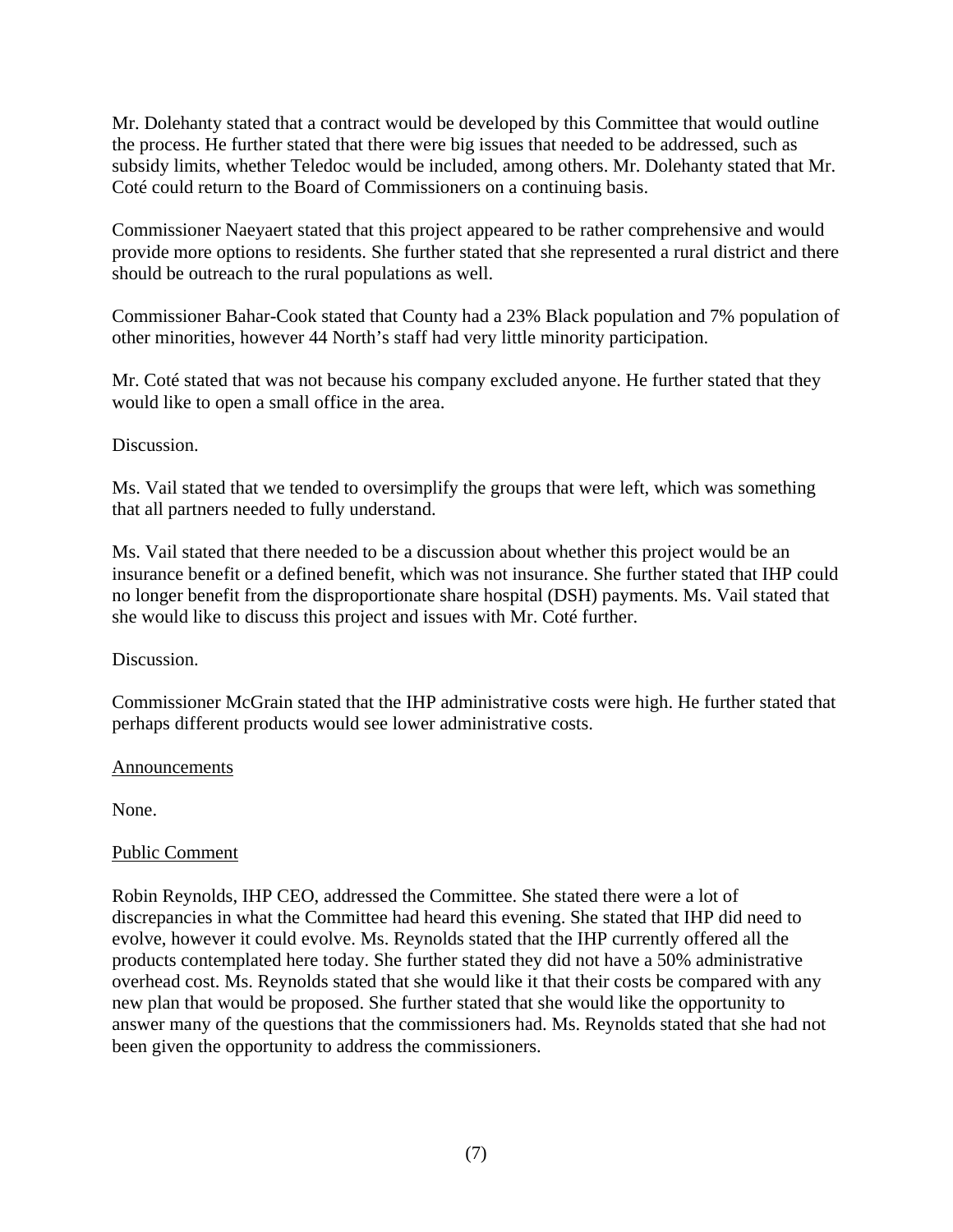Commissioner Naeyaert stated that when the IHP board members addressed the Committee, Ms. Reynolds could have addressed the Committee then. Commissioner Naeyaert further stated that she tended to trust the data that staff provides to the Committee.

Discussion.

Chairperson Tennis stated that some of the administrative costs were incurred in managing other counties' health plans. He further stated that the IHP had received revenue from those arrangements.

Ms. Reynolds provided a brief overview of its evolving equipment needs and available services.

Commissioner Nolan asked why IHP could not go through the County system.

Ms. Reynolds stated that the County did not have a member management system, and that the system that did exist was cobbled together, old, and unsecured. She further stated that the Innovation and Technology Department had advised them not to use the County system.

Commissioner Naeyaert asked if Mike Ashton, IT Director, recommended that IHP purchase their \$1 million system.

Ms. Reynolds answered no. She stated that Mr. Ashton advised them that the County system was not secure.

Commissioner McGrain asked if IHP could send the 6-month numbers to staff.

Ms. Reynolds answered yes.

**Discussion** 

Adjournment

The meeting was adjourned at 8:03 p.m.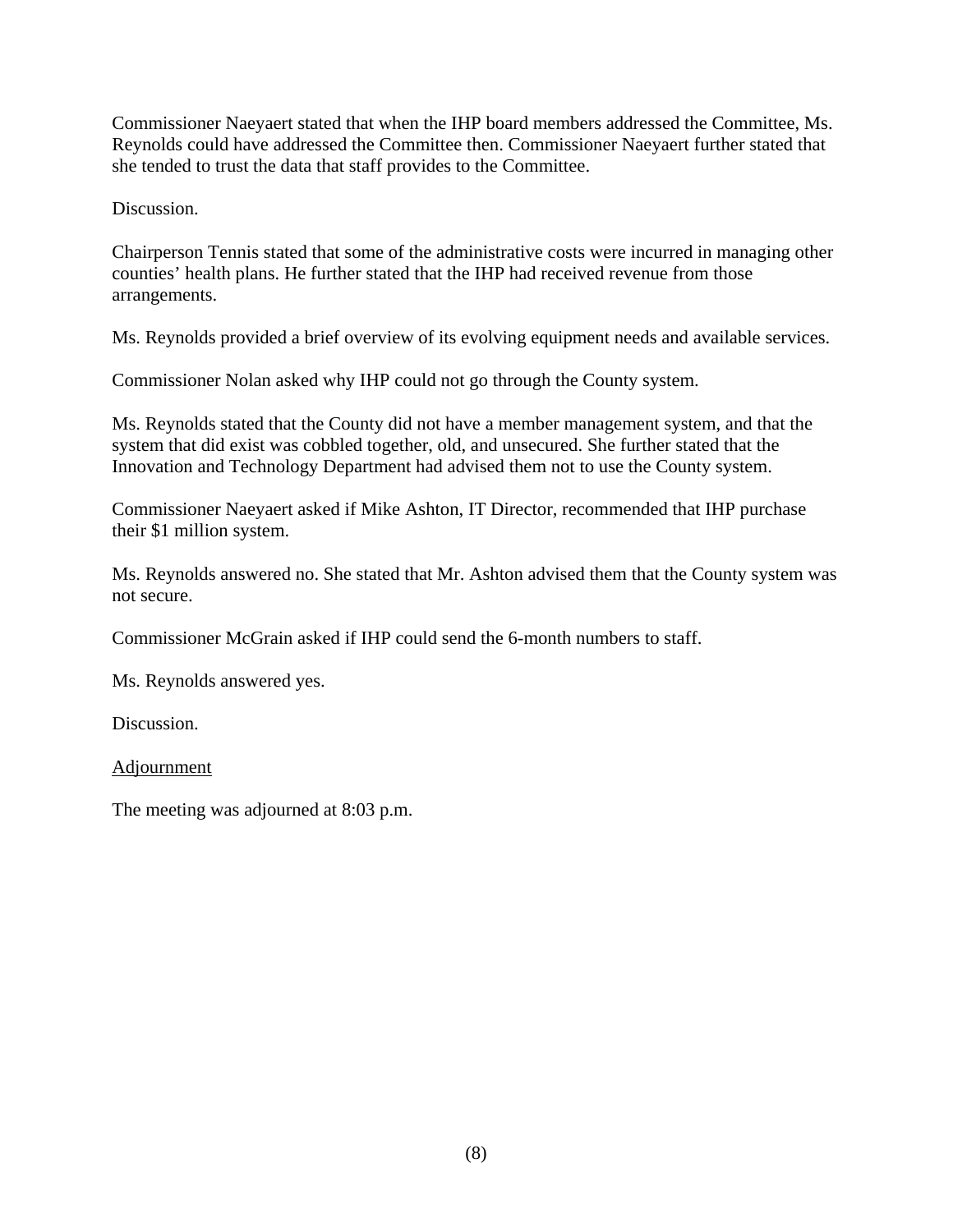## **JUNE 15, 2015 HUMAN SERVICES AGENDA STAFF REVIEW SUMMARY**

## **ACTION ITEMS: The Deputy Controller is recommending approval of the following resolutions**

*2. Facilities Department – Resolution Awarding a Contract to DLZ Michigan, Inc. to Provide Engineering Design Services for the Removal and Replacement of Two Youth Center (YC) Boilers, Two Human Services (HSB) Boilers and the Replacement of Two Air Handler Units at Forest Community Health Center (FCHC)* 

This resolution awards a contract to DLZ Michigan, Inc. to provide engineering design services for the removal and replacement of two YC boilers, two HSB boilers and the replacement of two air handler units at FCHC at a cost not to exceed \$14,000.

## *3. Health Department*

## *a. Resolution to Accept Healthy! Capital Counties Funds*

This resolution accepts \$27,100 from the Barry-Eaton District Health Department to support creation of a community health assessment and a community health improvement plan as part of the Health Department's participation in Healthy! Capital Counties.

## *b. Resolution Authorizing Amendment to Resolution #14-518 to Distribute County Urban Redevelopment Funds*

This resolution amends Resolution #14-518 and authorizes an agreement between the Ingham County Health Department and Allen Neighborhood Center to reflect ANC's new partner, Happendance. The original partner, the East Lansing Food Co-op, withdrew from this partnership in April 2015.

## **OTHER ITEMS:**

- *1. Community Health Center Board Interview*
- *3. Health Department* 
	- *c. Resolution Honoring Rubie Zuchowski*
	- *d. Resolution Honoring Valerie Glesnes-Anderson*
	- *e. Introduction of Karika Phillips, Power of We Coordinator*
	- *f. Overview of Power of We*
- *4. Human Services Committee* 
	- *a. Resolution in Support of the My Lansing/My Brother's Keeper Initiative and Accepting the My Brother's Keeper (MBK) Challenge*
	- *b. Health Services Millage Update*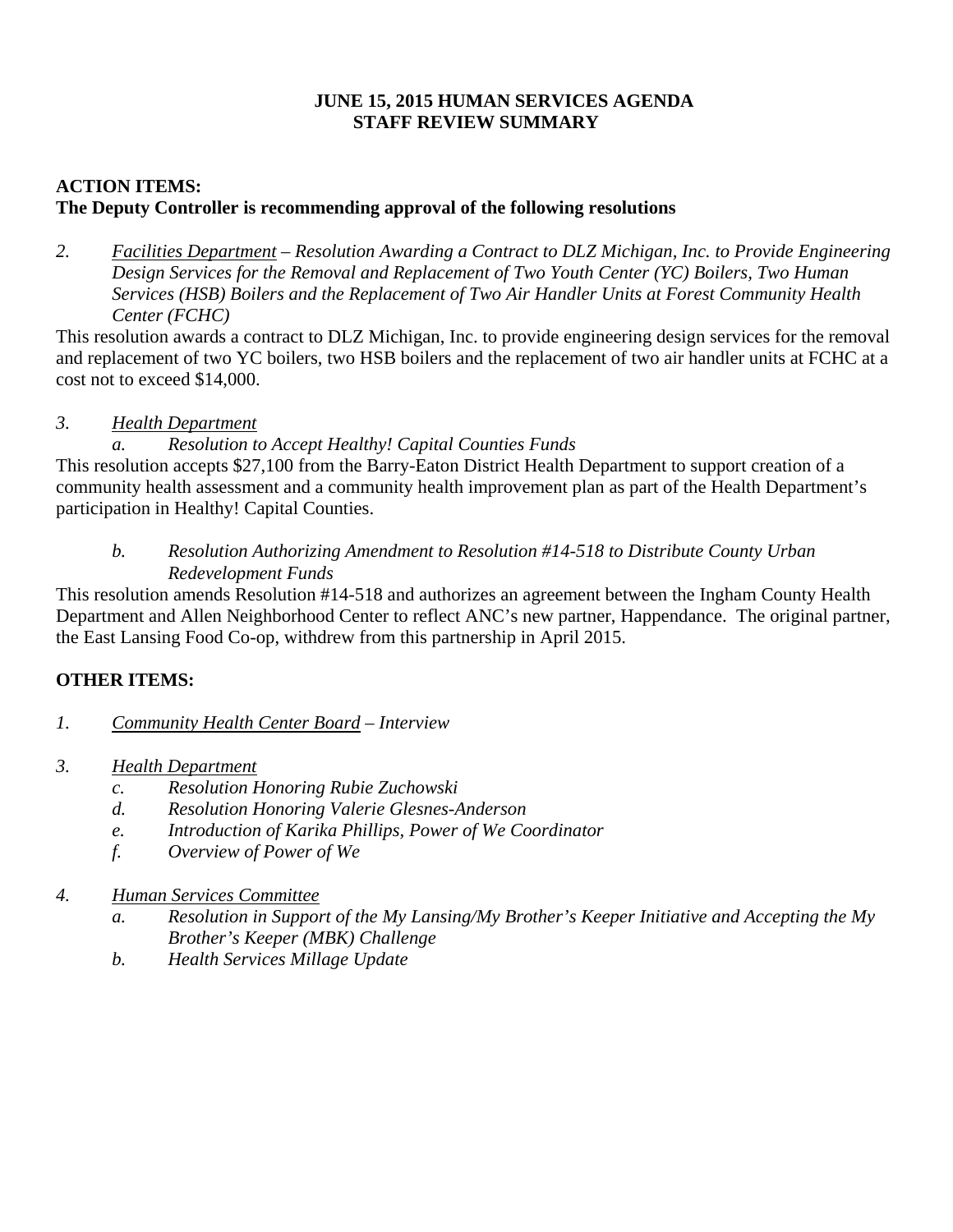#### **MEMORANDUM**

<span id="page-10-0"></span>TO: Human Services, County Services and Finance Committees

FROM: Rick Terrill, Facilities Director

DATE: June 3, 2015

SUBJECT: **RESOLUTION AWARDING A CONTRACT TO DLZ MICHIGAN, INC. TO PROVIDE ENGINEERING DESIGN SERVICES FOR THE REMOVAL AND REPLACEMENT OF TWO YOUTH CENTER (YC) BOILERS AND TWO HUMAN SERVICES (HSB) BOILERS AND THE REPLACEMENT OF TWO AIR HANDLER UNITS AT FOREST COMMUNITY HEALTH CENTER (FCHC)** 

The resolution before you authorizes awarding a contract to DLZ Michigan, Inc. to provide engineering design services for the removal and replacement of two YC boilers, two HSB boilers and the replacement of two air handler units at FCHC.

The current boilers and air handlers are old and in need of replacement, they have outlived their life expectancy and repair costs are no longer cost effective; and

The Purchasing Department solicited proposals from qualified, experienced vendors and both the Purchasing and Facilities Departments agree that a contract be awarded to DLZ Michigan, Inc. who submitted the lowest not to exceed bid of \$14,000.00. They are the most qualified, having more familiarity and experience with county buildings allowing them to complete this project to Ingham County standards.

The required design services for the removal and replacement of the two YC boilers will be performed for a not to exceed cost of \$4,900.00. Funds are available in Line Item 245-66299-976000-5FC05 which has a balance of \$100,000.00.

The required design services for the removal and replacement of the two HSB boilers will be performed for a not to exceed cost of \$4,900.00. Funds are available in Line Item 631-23304-976000-5FC04 which has a balance of \$55,000.00.

The required design services for the replacement of the two FCHC air handlers will be performed for a not to exceed cost of \$4,200.00. Funds are available in Line Item 511-61553-976000-0201 which has a balance of \$1,622,022.90.

I recommend approval of this resolution.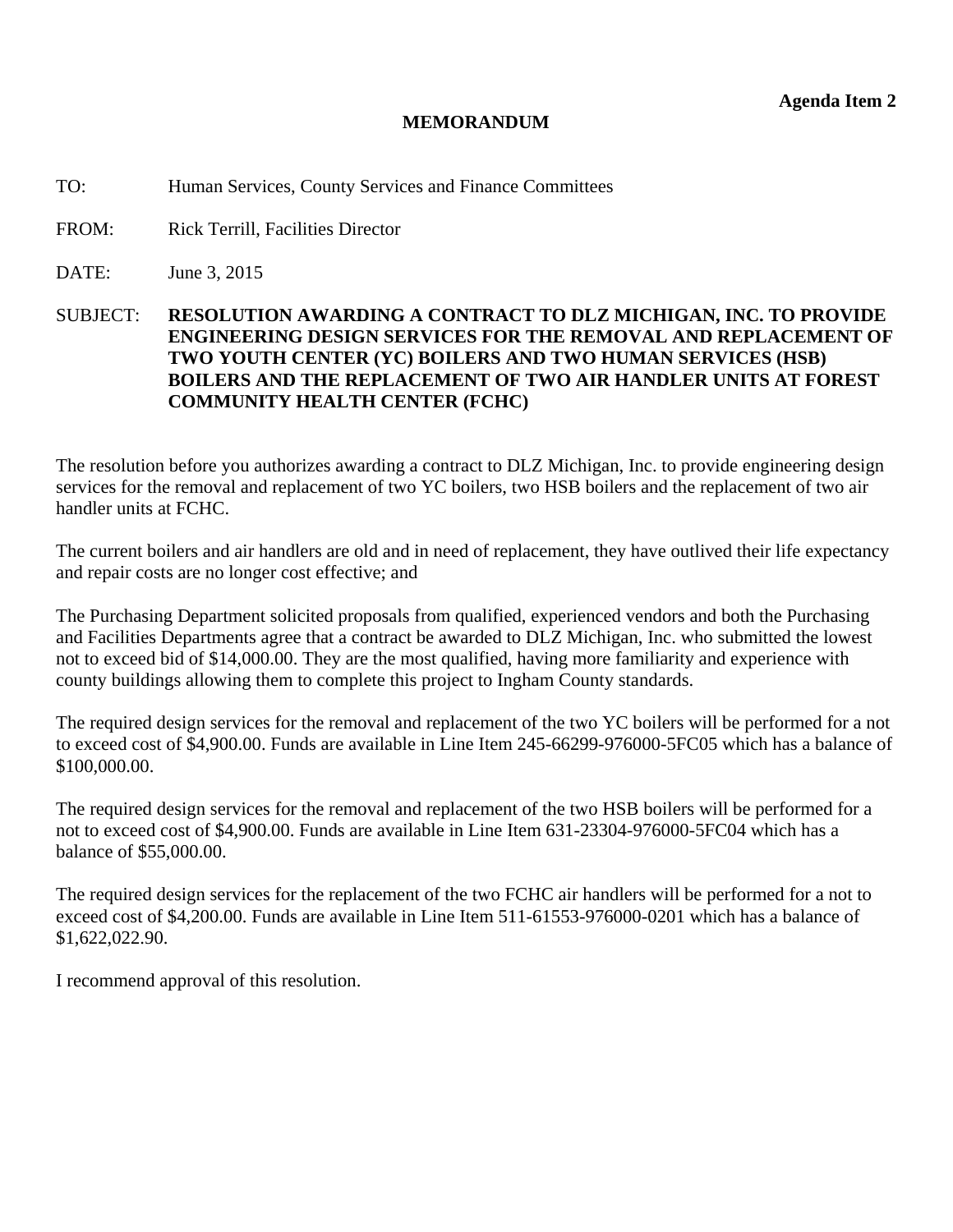### **MEMORANDUM**

| TO:             | <b>County Services and Finance Committees</b>                                                                                 |
|-----------------|-------------------------------------------------------------------------------------------------------------------------------|
| FROM:           | Jim Hudgins, Director of Purchasing                                                                                           |
| DATE:           | June 3, 2015                                                                                                                  |
| <b>SUBJECT:</b> | Engineering design services for the improvement and/or replacement of the boilers and rooftop<br>air conditioning units (RTU) |

## Project Description:

Three bids were sought for engineering design services for the improvement and/or replacement to the boilers and rooftop air conditioning units at the following buildings: Ingham County Forest Community Health Center, Human Services Building and the Youth Center.

The scope of work includes but is not limited to the identification of curable and incurable deterioration, functional obsolescence, in addition to, recommendations for cost savings, estimates for improvement or replacement, engineered drawings and specifications, pre-bid meeting attendance and site visits.

| <b>Company Name</b>                         | Local          | Cost        |
|---------------------------------------------|----------------|-------------|
|                                             | Vendor         |             |
| <b>DLZ</b>                                  | Yes            | \$14,000.00 |
| 1425 Keystone Ave., Lansing MI 48911        |                |             |
| Matrix Consulting Engineers Inc.            | Yes            | \$17,900.00 |
| 1601 E. Grand River Ave., Lansing, MI 48906 |                |             |
| <b>MacMillian Associates</b>                | N <sub>0</sub> | \$23,000.00 |
| 714 East Midland Street, Bay City MI 48706  |                |             |

Recommendation:

The recommendation is to award the design service contract to DLZ, a local vendor, who submitted the lowest bid in an amount not to exceed \$14,000.

For clarification this is not for replacement, renovation or construction services; therefore, the prevailing wage policy does not apply.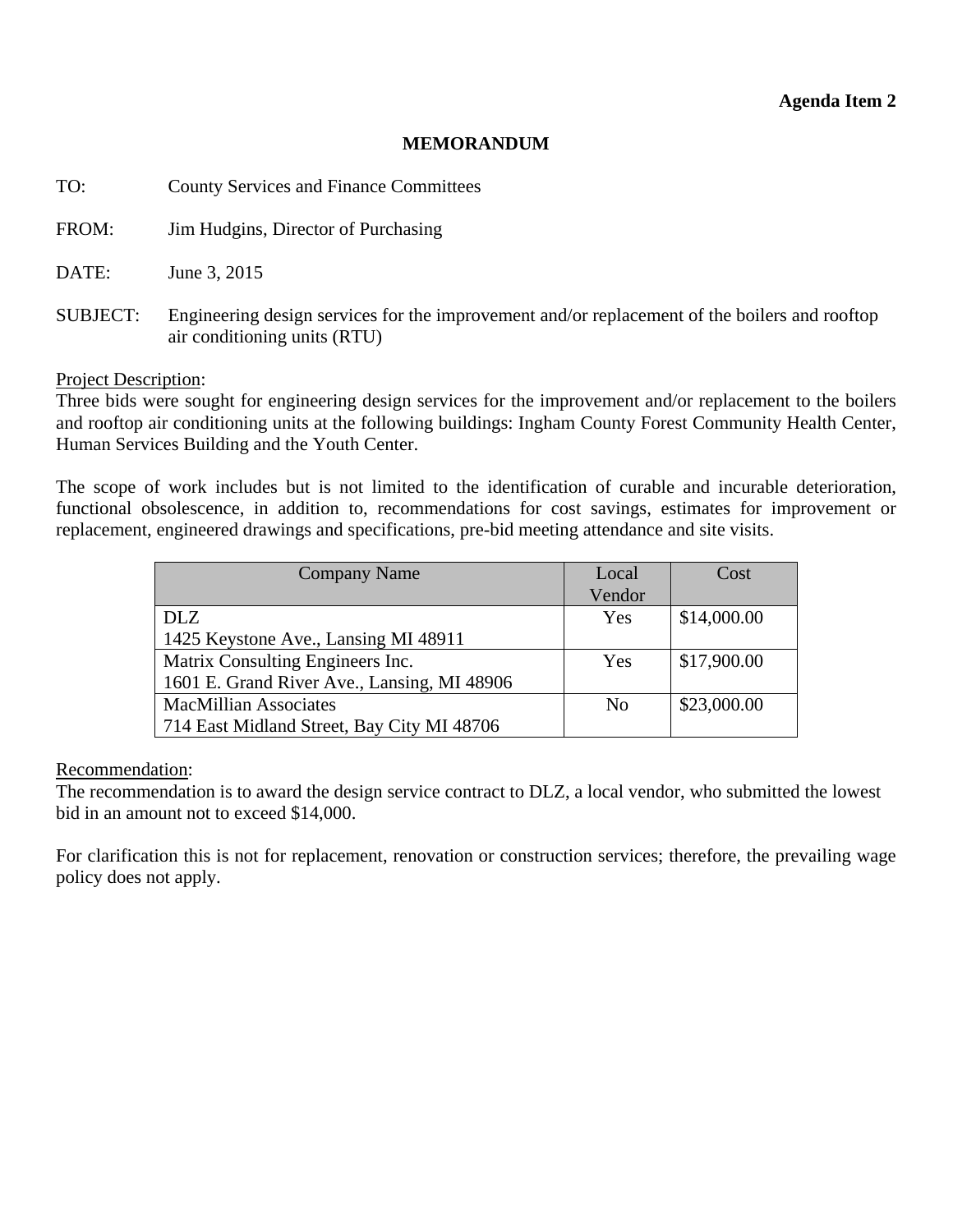Introduced by the Human Services, County Services and Finance Committees of the:

#### INGHAM COUNTY BOARD OF COMMISSIONERS

## **RESOLUTION AWARDING A CONTRACT TO DLZ MICHIGAN, INC. TO PROVIDE ENGINEERING DESIGN SERVICES FOR THE REMOVAL AND REPLACEMENT OF TWO YOUTH CENTER (YC) BOILERS, TWO HUMAN SERVICES (HSB) BOILERS AND THE REPLACEMENT OF TWO AIR HANDLER UNITS AT FOREST COMMUNITY HEALTH CENTER (FCHC)**

WHEREAS, current boilers and air handlers are old and in need of replacement, they have outlived their life expectancy and repair costs are no longer cost effective; and

WHEREAS, the Purchasing Department solicited proposals from qualified, experienced vendors and both the Purchasing and Facilities Departments agree that a contract be awarded to DLZ Michigan, Inc. who submitted the lowest not to exceed bid of \$14,000.00; and

WHEREAS, DLZ has more familiarity and experience with county buildings allowing them to complete this project to Ingham County standards; and

WHEREAS, the required design services for the removal and replacement of the two YC boilers will be performed for a not to exceed cost of \$4,900.00, funds for said services are available in Line Item 245-66299- 976000-5FC05 which has a balance of \$100,000.00; and

WHEREAS, the required design services for the removal and replacement of the two HSB boilers will be performed for a not to exceed cost of \$4,900.00, funds for said services are available in Line Item 631-23304- 976000-5FC04 which has a balance of \$55,000.00; and

WHEREAS, the required design services for the replacement of the two FCHC air handlers will be performed for a not to exceed cost of \$4,200.00, funds for said services are available in Line Item 511-61553-976000- 02012 which has a balance of \$1,622,022.90.

THEREFORE BE IT RESOLVED, the Ingham County Board of Commissioners hereby authorizes entering into a contract with DLZ Michigan, Inc. 1425 Keystone Avenue, Lansing, Michigan 48911 to provide engineering design services for the removal and replacement of two YC boilers, two HSB boilers and the replacement of two air handler units at FCHC for a total not to exceed cost of \$14,000.00.

BE IT FURTHER RESOLVED, the Ingham County Board of Commissioners authorizes the Board Chairperson to sign any necessary documents that are consistent with this resolution and approved as to form by the County Attorney.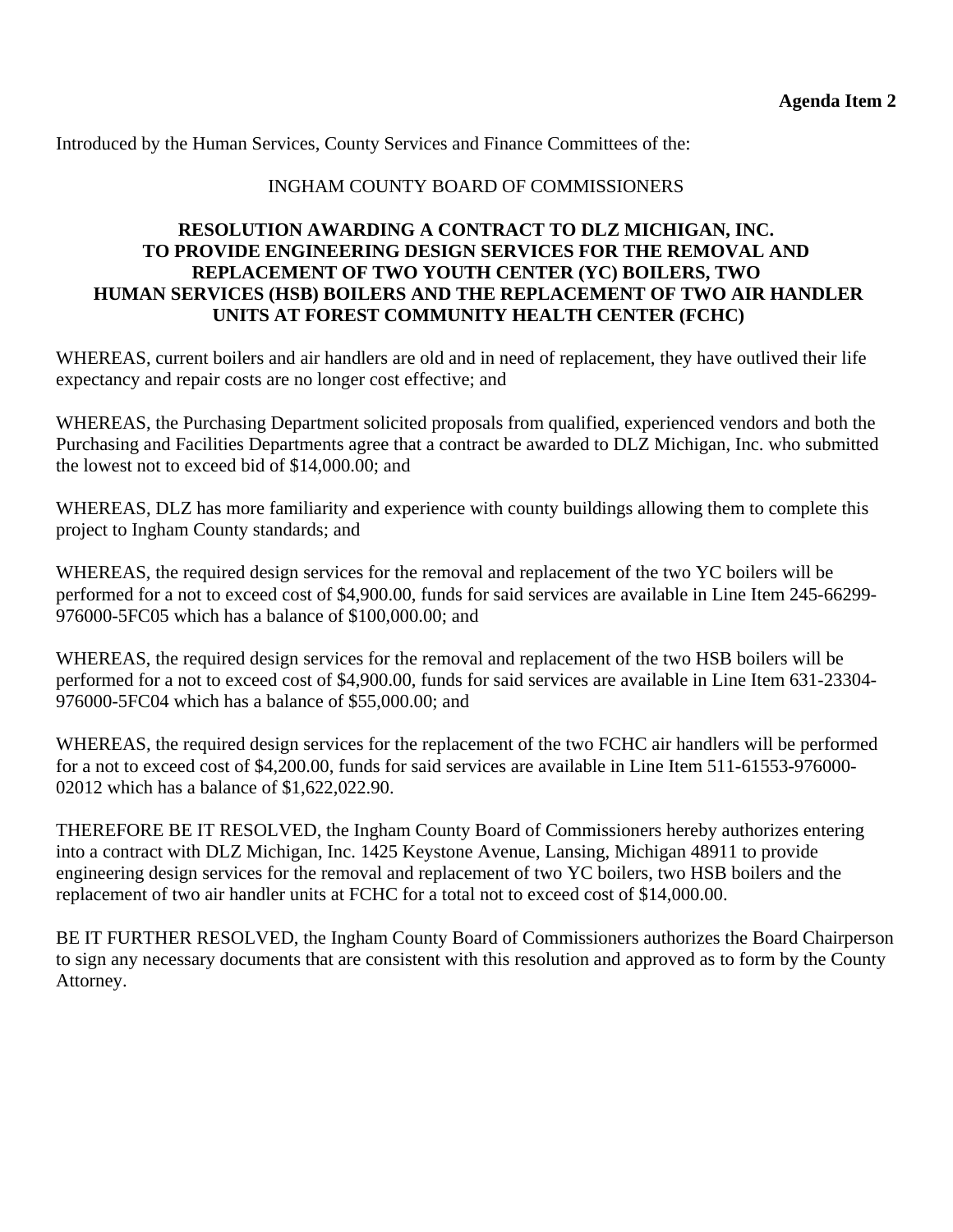# **MEMORANDUM**

<span id="page-13-0"></span>

| TO:          | Human Services Committee<br><b>Finance Committee</b>                                                                    |
|--------------|-------------------------------------------------------------------------------------------------------------------------|
| <b>FROM:</b> | Linda S. Vail, MPA, Health Officer                                                                                      |
| DATE:        | June $1^{\rm st}$ , 2015                                                                                                |
| RE:          | Resolution to Authorize Accepting Healthy! Capital Counties Funds from Barry-Eaton District<br><b>Health Department</b> |

The Ingham County Health Department (ICHD) has partnered with Mid-Michigan hospitals and local health departments to work on a community health assessment project, Healthy! Capital Counties. Participation in the project is helping us move closer to one of our goals for the Health Department: achieving national accreditation from the Public Health Accreditation Board (PHAB).

As part of the Affordable Care Act, the Internal Revenue Service requires not-for-profit hospitals to conduct periodic community health assessments and create health improvement plans to guide their community benefits programs (IRS Notice 2011-52). Hospitals are required to collaborate with local health departments in this work. In Mid-Michigan, Sparrow, McLaren Greater Lansing, Eaton Rapids, and Hayes Green Beach hospitals are collaborating with ICHD, Mid-Michigan District Health Department (MMDHD), and Barry-Eaton District Health Department (BEDHD). The hospitals are providing financial support for this work and have designated the BEDHD as the fiduciary.

This project will help ICHD earn PHAB accreditation. Accreditation is likely to influence the ability of health departments to secure federal grants in the future. PHAB requires local health departments that want to be accredited to create a community health assessment and a community health improvement plan. As mentioned, these documents will be created as part of our participation in Healthy! Capital Counties.

The participants in this project have agreed to provide financial support to the Ingham County Health Department in the amount of \$27,100 in support of the Community Health Assessment team's work on the health assessment and health improvement plan.

I recommend that the Board of Commissioners authorize acceptance of the \$27,100 from the BEDHD.

Attachment

c: Joel Murr w/attachment Eric Thelen w/attachment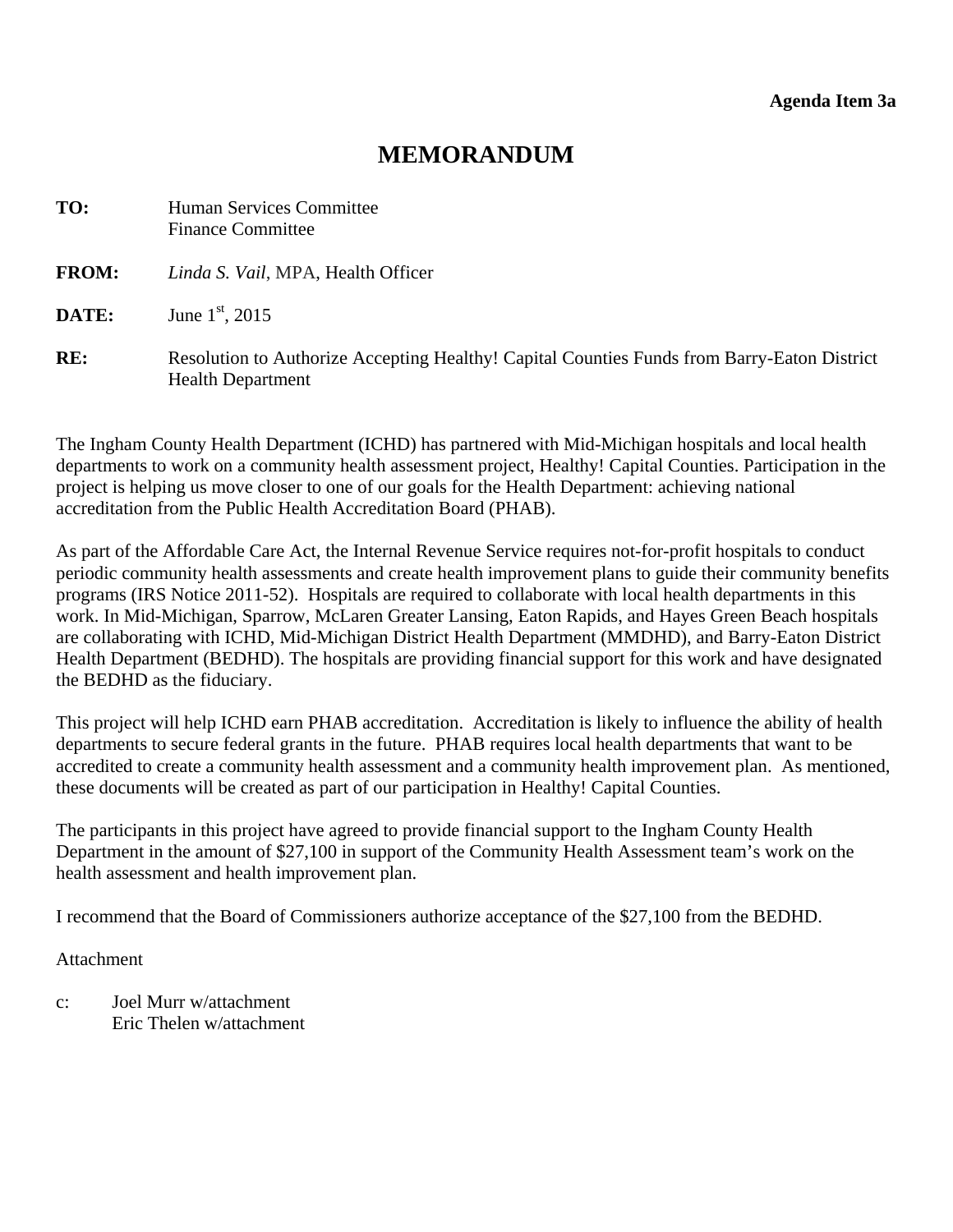Introduced by the Human Services and Finance Committees of the:

#### INGHAM COUNTY BOARD OF COMMISSIONERS

#### **RESOLUTION TO ACCEPT HEALTHY! CAPITAL COUNTIES FUNDS**

WHEREAS, under Internal Revenue Service regulations (IRS Notice 2011-52), not-for-profit hospitals are required to conduct community health assessments, write health improvement plans, and partner with local health departments in this work; and

WHEREAS, Mid-Michigan hospitals and health departments, including the Ingham County Health Department (ICHD), are conducting such a community health assessment and will write a health improvement plan; and

WHEREAS, the participating hospitals are providing financial support for this work and have established the Barry-Eaton District Health Department (BEDHD) as fiduciary for the project; and

WHEREAS, ICHD has agreed to play the leading role in conducting the data analysis and writing for the health assessment and health improvement plan; and

WHEREAS, the project participants have agreed to reimburse ICHD \$27,100 for the cost of this work.

THEREFORE BE IT RESOLVED, that the Ingham County Board of Commissioners accepts \$27,100 from BEDHD in support of the Community Health Assessment team's work on the health assessment and health improvement plan.

BE IT FURTHER RESOLVED, that the Controller/Administrator is authorized to make any necessary budget adjustments consistent with this resolution.

BE IT FURTHER RESOLVED, that the Chairperson of the Board of Commissioners is hereby authorized to sign any necessary contract documents on behalf of the County after approval as to form by the County Attorney.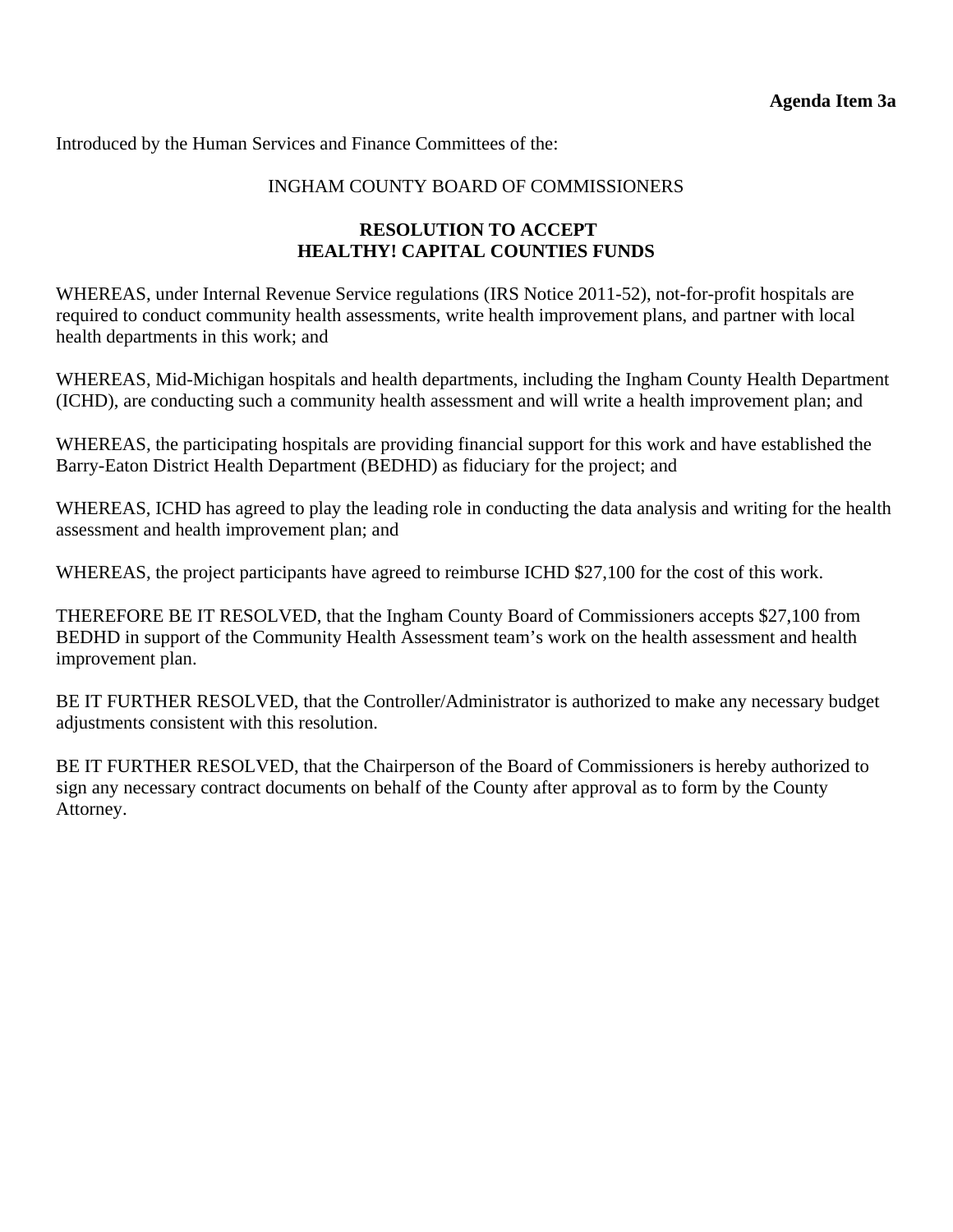## **MEMORANDUM**

<span id="page-15-0"></span>

| TO:          | <b>Human Service Committee</b><br><b>Finance Committee</b>                                               |
|--------------|----------------------------------------------------------------------------------------------------------|
| <b>FROM:</b> | Linda S. Vail, MPA, Health Officer                                                                       |
| DATE:        | June 2, 2015                                                                                             |
|              | <b>SUBJECT:</b> Authorization to Amend Resolution #14-517 to Distribute County Urban Redevelopment Funds |

Ingham County has a strong and successful history of implementing community summits and cultivating citizen ownership of efforts that expand and enhance opportunities for urban redevelopment. The Ingham County Health Department (ICHD), in partnership with the Power of We Consortium (PWC), has been responsible for carrying out efforts in support of the County's priority to "Promote Environmental Protection and Smart Growth." Specifically, ICHD and PWC have established a mechanism to allocate the Urban Redevelopment Funds in the amount of \$35,000 which was established as part of the Health Department budget.

This important investment of \$35,000 has been used to leverage millions of dollars in federal grants (Compassion Capital Fund) and thousands of volunteer service hours (AmeriCorps) towards making our neighborhoods more attractive, vital, and responsive to our residents. Utilization of these funds has included the following: completion of the walking trail on the south side of Lansing; a match for the PWC's Capacity Building Program for community and faith-based organizations and for the AmeriCorps program; support for the Ingham Change Initiative's Summer Youth Program for young men of color; and support for neighborhood community organizing.

For fiscal year 2015, the ICHD, in partnership with the PWC Community Assets Alignment Grant Review Committee, chose to support the Allen Neighborhood Center (ANC) in partnership with the East Lansing Food Co-op (ELFCO) for a renovation project at ANC's Eastside location. Ingham County Board of Commissioners approved the distribution of these funds to ANC on December  $9<sup>th</sup>$ , 2014 in Resolution #14-518. ELFCO's Board of Directors withdrew from this partnership in April 2015.

ANC submitted a revised plan with a new partner, Happendance, a 501(c)3 non-profit organization with the mission to broaden the accessibility of dance to a diverse community. The partnership between ANC and Happendance will bring high quality and affordable dance and exercise instruction to youth and adults in the Eastside neighborhood. This collaboration will enhance Happendance's programs for school aged youth, including those who attend the three public and two parochial schools located within 12 blocks of ANC, many of whom no longer enjoy school-based fitness and health education classes. The Happendance Board of Directors unanimously voted in support of partnering with ANC to create the satellite school at 1607 E. Kalamazoo Street, and the ANC Board unanimously approved the consolidation of ANC's outreach and administrative offices into the space adjacent to the new Happendance suite.

I recommend adoption of this resolution to amend Resolution #14-518 and authorize an agreement between the Ingham County Health Department and Allen Neighborhood Center to reflect ANC's new partner, Happendance.

c: Joel Murr w/attachment Eric Thelen w/attachment Karika Phillips w/attachment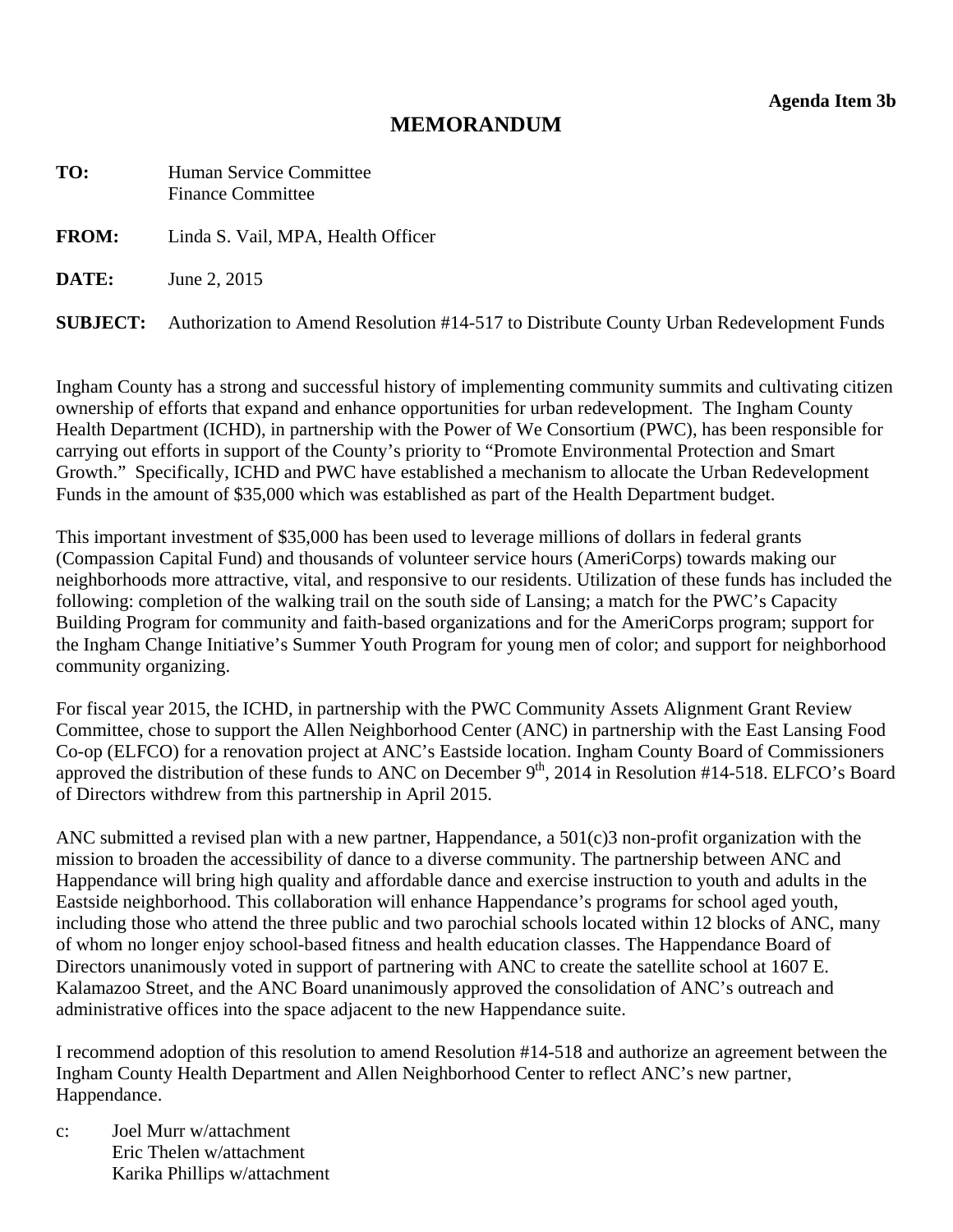Introduced by the Human Services and Finance Committees of the:

## INGHAM COUNTY BOARD OF COMMISSIONERS

## **RESOLUTION AUTHORIZING AN AMENDMENT TO RESOLUTION #14-518 TO DISTRIBUTE COUNTY URBAN REDEVELOPMENT FUNDS**

WHEREAS, the Ingham County Health Department (ICHD) is responsible for implementing activities that support the County priority to "Promote Environmental Protection and Smart Growth"; and

WHEREAS, a county allocation in the amount of \$35,000 from the Board of Commissioners is intended to expand or enhance opportunities for urban redevelopment through engagement and mobilization of residents (Resolutions #06-120, #07-105, #08-116, #09-122, #10-116, #11-052, #12-18); and

WHEREAS, the purpose of the funds are to strengthen urban cores, revitalize Lansing's neighborhoods, and curb resident movement into less developed areas, thereby preserving open land and reducing long-term negative impacts on our ecosystem; and

WHEREAS, after a competitive RFP process in 2014 overseen by the Community Assets Alignment Committee of the Power of We Consortium (PWC) it is recommended that the Urban Redevelopment Funds be allocated to Allen Neighborhood Center (ANC) in the amount of \$35,000; and

WHEREAS, the original partner in ANC's proposal withdrew and ANC submitted an updated proposal to collaborate with Happendance, a 501(c)3 non-profit organization to develop a satellite location next door to ANC's main service center; and

WHEREAS, this collaboration will enhance Happendance's programs for school aged youth, including those who attend the three public and two parochial schools located within 12 blocks of ANC, many of whom no longer enjoy school-based fitness and health education classes; and

WHEREAS, ICHD in partnership with PWC, has determined that greater impact can be made with the 2015 grant funds by allocating the aforementioned amount to this organization to extend its initiatives.

THEREFORE BE IT RESOLVED, that the Board of Commissioners authorizes a contract with ANC in the amount of \$35,000 to collaborate with Happendance, a 501(c)3 non-profit organization to develop a satellite location next door to ANC's main service center.

BE IT FURTHER RESOLVED, that the contract period is June 1, 2015 through September 30, 2015.

BE IT FURTHER RESOLVED, that the Chairperson of the Board of Commissioners is hereby authorized to sign any necessary contract documents on behalf of the County after approval as to form by the County Attorney.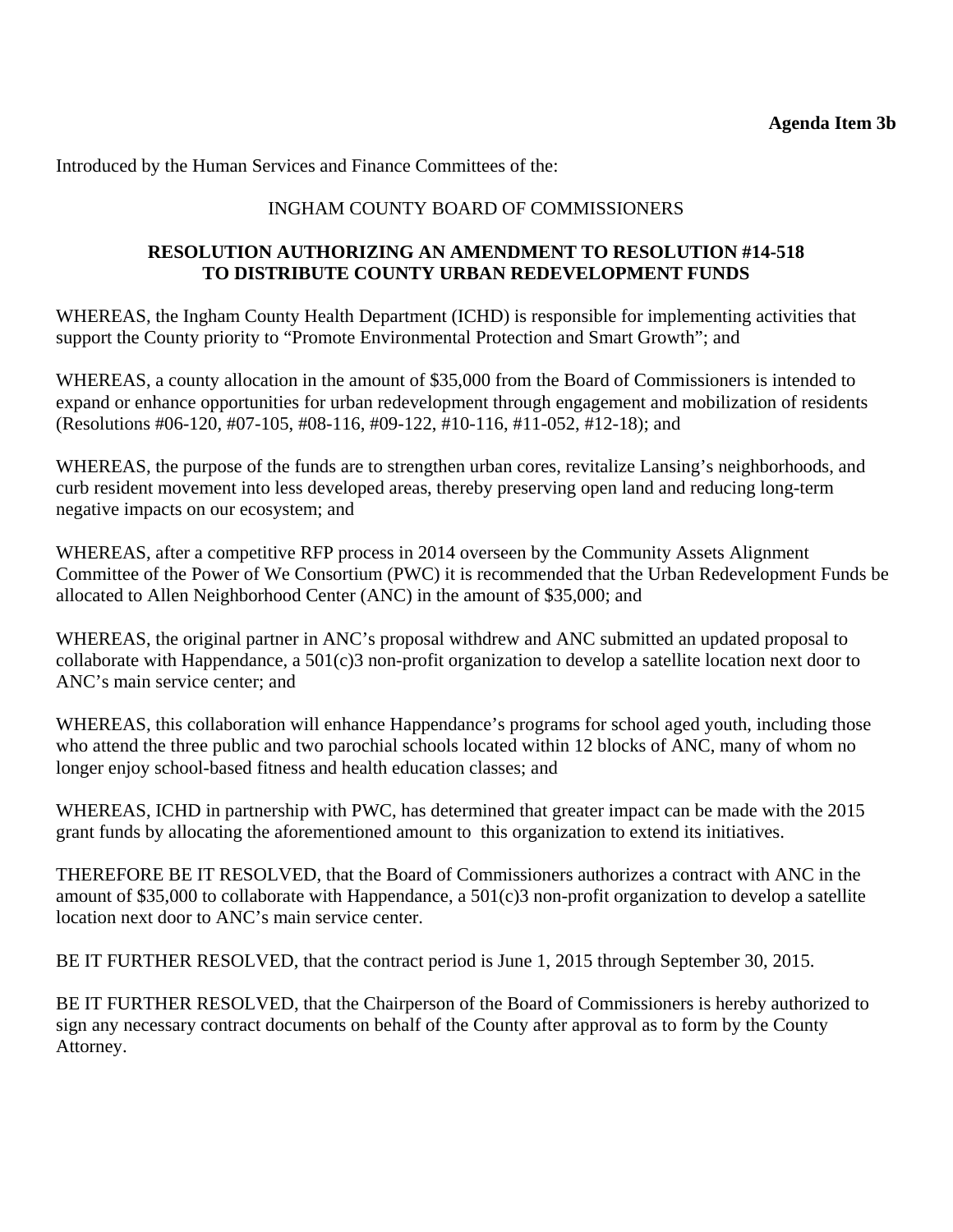## **Agenda Item 3c**

## **MEMORANDUM**

<span id="page-17-0"></span>

| TO:          | Human Services Committee                                        |
|--------------|-----------------------------------------------------------------|
| <b>FROM:</b> | Linda S. Vail, MPA, Health Officer                              |
| DATE:        | May 21, 2015                                                    |
| RE:          | Recommendation to Authorize Resolution Honoring Rubie Zuchowski |

Attached is a resolution honoring Rubie Zuchowski for her 17 years of service to Ingham County staff and residents. I recommend that the Board of Commissioners adopt the attached resolution.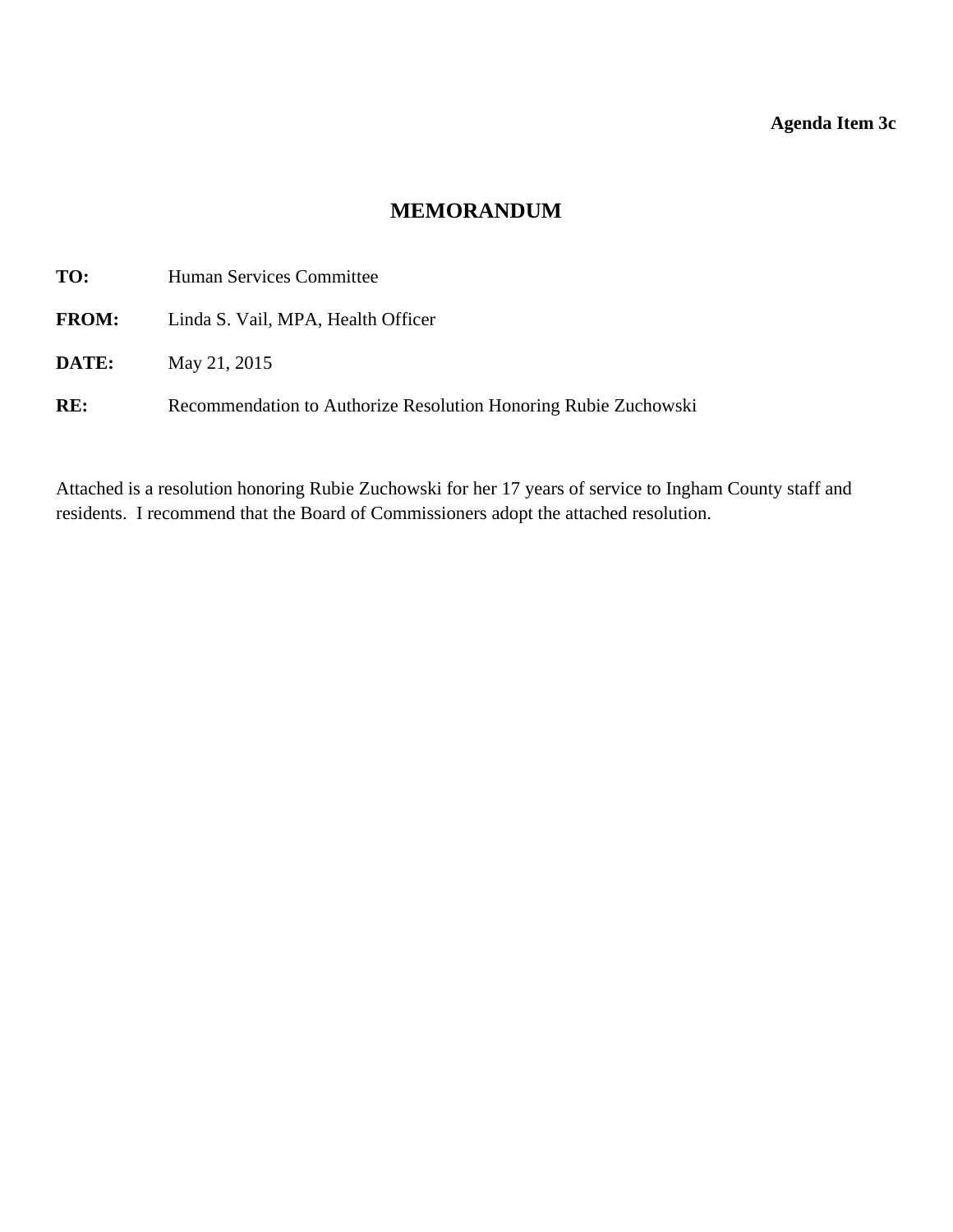#### **Agenda Item 3c**

Introduced by the Human Services Committee of the:

## INGHAM COUNTY BOARD OF COMMISSIONERS

## **RESOLUTION HONORING RUBIE ZUCHOWSKI**

WHEREAS, Rubie Zuchowski began her career with the Ingham County Health Department (ICHD) in June 1998 as a Family Support Worker with the Jump Start Family Outreach Program; and

WHEREAS, Rubie provided home visiting services to pregnant women and families with young children throughout Ingham County; and

WHEREAS, Rubie transitioned to a Public Health Advocate position with Family Outreach Services in 2010, where she was instrumental in the Interconception Care Project, providing extensive home visiting services to women who had experienced a negative pregnancy outcome; and

WHEREAS, Rubie utilizes a strengths based approach to her work with families, providing education on child development, healthy approaches to discipline, and developing support systems; and

WHEREAS, Rubie transitioned to a Community Health Worker with the Ingham Pathways to Better Health Project in 2012, providing adults with 2 or more chronic disease with coordinated case management services; and

WHEREAS, Rubie is well-known in the community for her outreach activities and promotion of healthy lifestyles; and

WHEREAS, Rubie has connected numerous individuals and families to medical homes and monitored health behaviors in order to track positive health outcomes for those she serves; and

WHEREAS, Rubie's impact on ICHD will last many years and her legacy of empowering individuals and families in our community will likely transcend many generations.

THEREFORE BE IT RESOLVED, that the Ingham County Board of Commissioners hereby honors Rubie Zuchowski for 17 years of dedicated service to the community and for the contributions she has made to the Ingham County Health Department.

BE IT FURTHER RESOLVED, that the Board wishes her well in this new chapter of her life and hopes she had continued success in all of her future endeavors.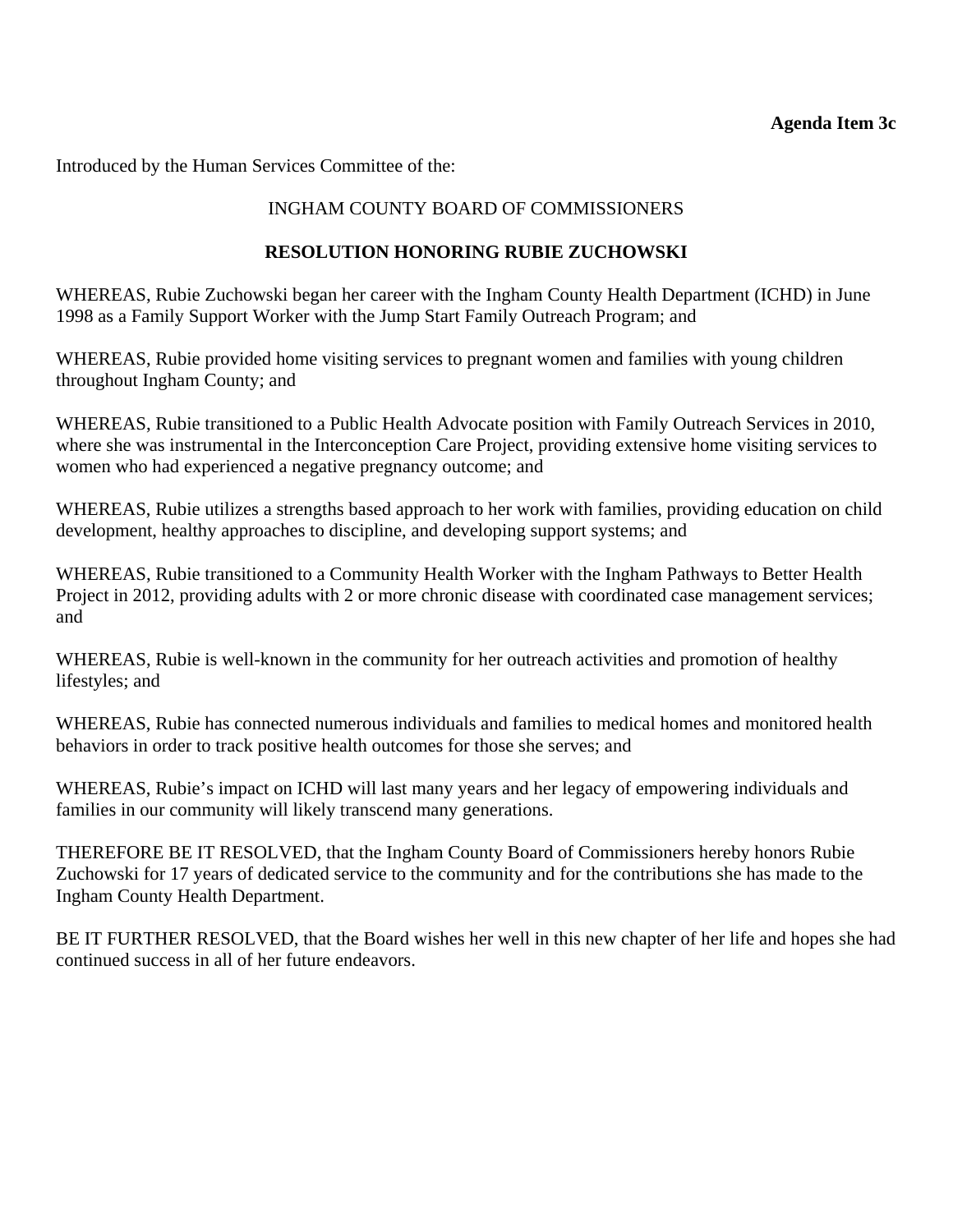## **Agenda Item 3d**

# **MEMORANDUM**

<span id="page-19-0"></span>TO: Human Services Committee FROM: Linda S. Vail, MPA, Health Officer DATE: June 8, 2015

RE: Resolution Honoring Valerie Glesnes-Anderson

Attached is resolution honoring Valerie Glesnes-Anderson for her 28 years of experience in health service administration, including 12 years of leadership at the Capital Area Health Alliance (CAHA), where she facilitated improvements in healthy living and access, quality and cost of health resources in the Tri-County Area.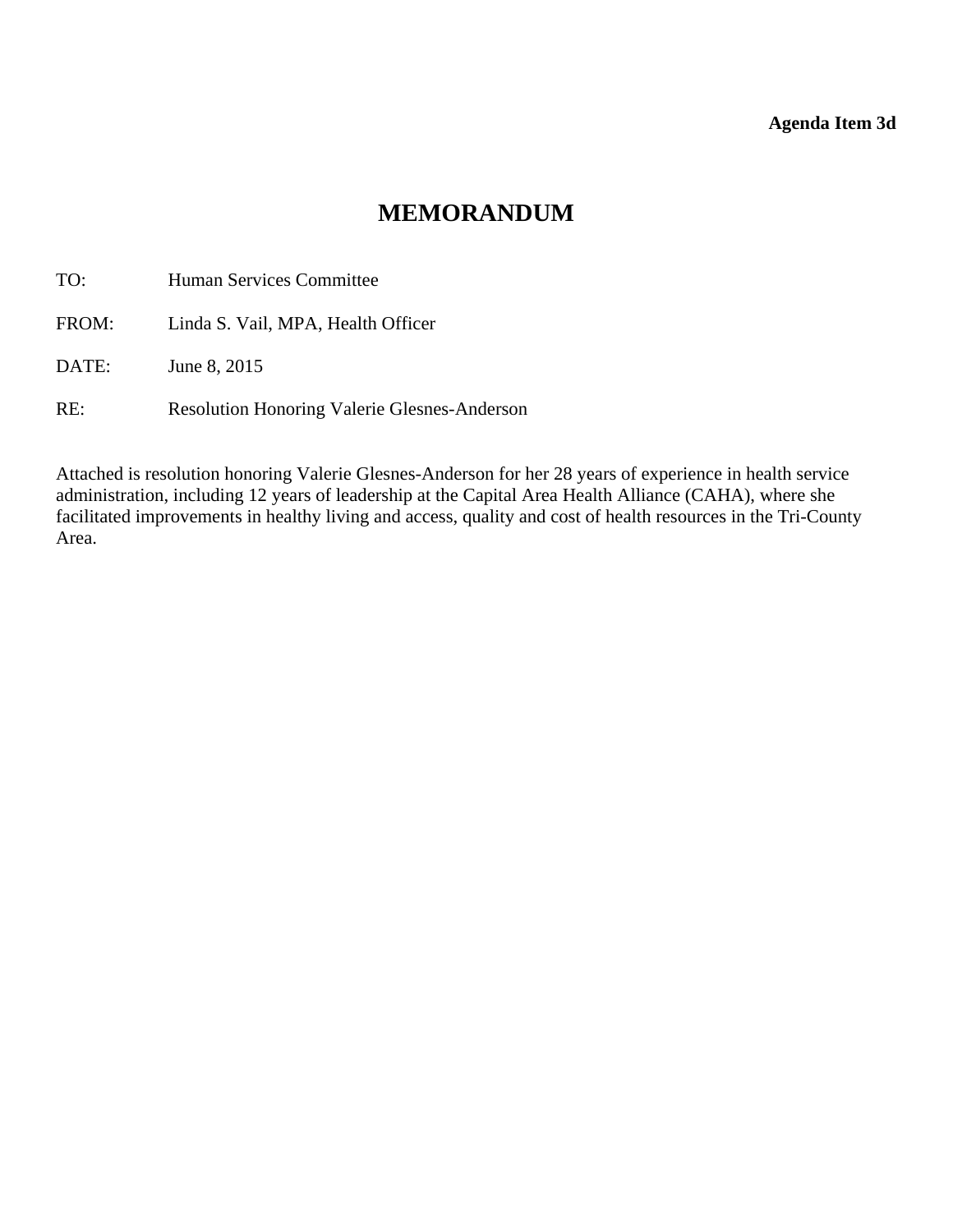Introduced by the Human Services Committee:

## INGHAM COUNTY BOARD OF COMMISSIONERS

## **RESOLUTION HONORING VALERIE GLESNES-ANDERSON**

WHEREAS, Ms. Glesnes-Anderson served as the Executive Director of the Capital Area Health Alliance (CAHA) from 2003 to 2015; and

WHEREAS, CAHA grew under her leadership, becoming a thriving, successful, community-driven coalition that advanced the region toward an integrated approach to health care and wellness; and

WHEREAS, the advancement of CAHA included the development of a regional Health Information Exchange, made possible with the procurement of more than \$2.3 million in grant funding, which ultimately became Great Lakes Health Connect; and

WHEREAS, Ms. Glesnes-Anderson led the strategic creation of the *Choosing Health!®* campaign, involving more than 100 community organizations across sectors and connecting thousands of residents to no-cost or low-cost healthy living resources; and

WHEREAS*, Choosing Health!®* incorporates Governor Rick Snyder's 4 x 4 Tool to promote health and wellness; and

WHEREAS, CAHA, with its partners, is a recipient of the Michigan Health & Wellness 4 x 4 Plan Grant for three successive years, which encourages Michiganders to adopt health as a personal core value; and

WHEREAS, Ms. Glesnes-Anderson, a graduate of the University of Michigan with a Master of Health Services Administration, has a 28-year career that includes service on the executive staffs of several hospitals, including Newark Beth Israel Medical Center, where she led a major modernization, appointment to governmental commissions, consulting, publishing two books, and serving as Chairperson on the Michigan Health Council's Board of Trustees; and

WHEREAS, both Ms. Glesnes-Anderson and CAHA received numerous awards and recognition under her tenure including: recognition as a Community Leader for Value-Driven Health Care from the U.S. Department of Health and Human Services, a Special Tribute from the State of Michigan, the Alvin Whitfield Community Service Award, and letters of recognition from Governor Rick Snyder, Senator Debbie Stabenow and former President George W. Bush, among others.

THEREFORE BE IT RESOLVED, that the Ingham County Board of Commissioners hereby honors Ms. Valerie Glesnes-Anderson for her dedicated service to the County of Ingham and for the contributions she has made to the region.

BE IT FURTHER RESOLVED, that the Board wishes her continued success in all of her future endeavors.